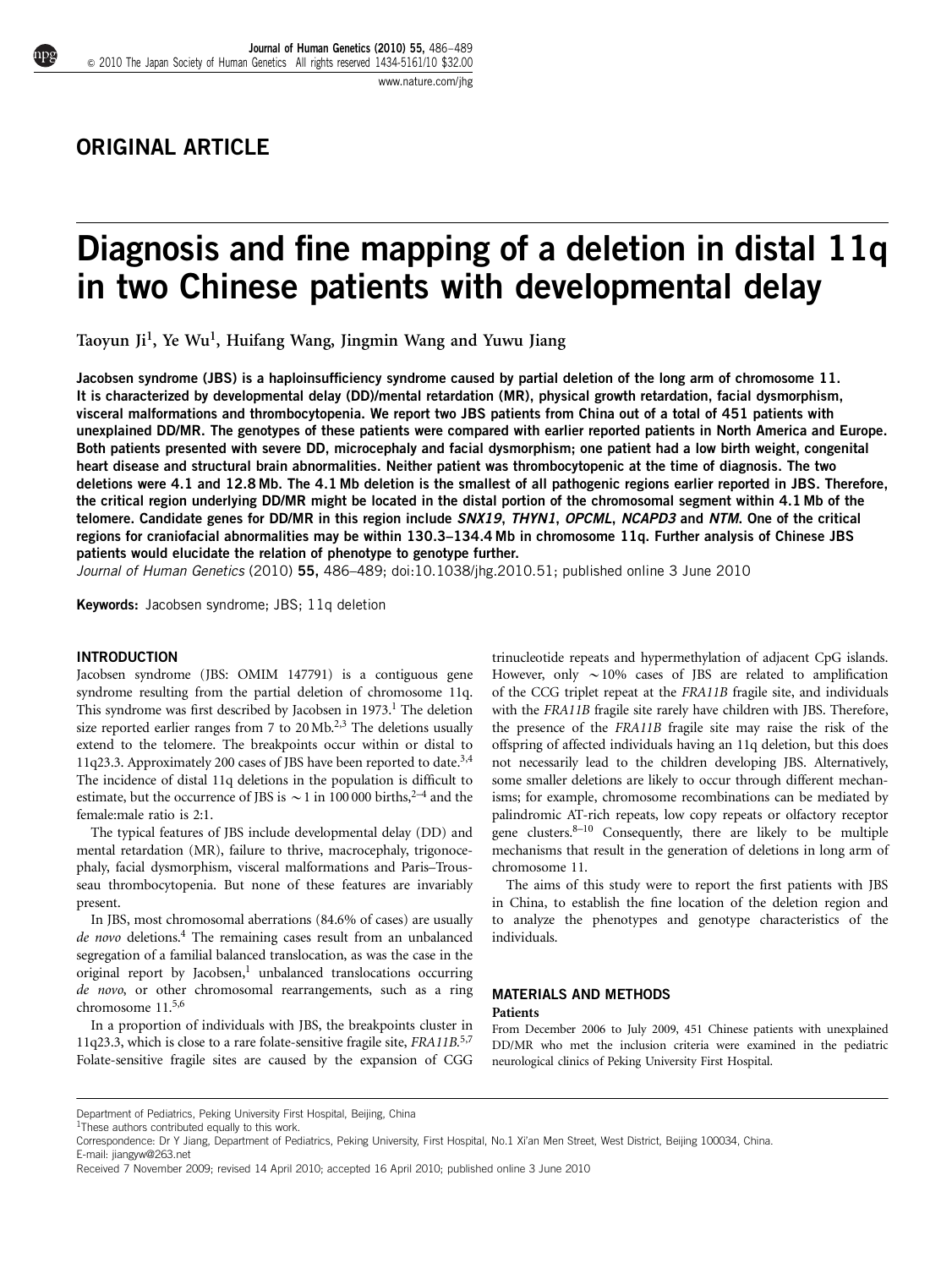The inclusion criteria include (1) moderate to severe DD/MR; (2) no known perinatal brain injury; (3) no history of toxication, hypoxia, infection of central nervous system and cranial trauma; (4) normal routine karyotyping; (5) no evidence of typical inherited metabolic disorder or specific neurodegenerative disorders from cranial neuro-imaging and blood/urinary metabolic diseases screening; (6) no mutation of FMR1 in male patients; and (7) no typical clinical manifestation of Rett syndrome in female patients.

# Multiplex ligation-dependent probe amplification for screening of subtelomeric rearrangements

Multiplex ligation-dependent probe amplification (MLPA) was used with a new set of probes that were designed for the detection of aberrations in a larger sample. It is a robust and easy technique that can detect both deletions and duplications[.11](#page-3-0) The approximate resolution of MLPA is high enough to detect several bases, but it is limited to specific regions of the chromosomes.

Screening of subtelomeric rearrangements was carried out in all 451 patients. A set of probes was specifically designed to test for subtelomeric imbalances using the SALSA P070 human telomere test kit (MRC-Holland, Amsterdam, Netherlands; [http://www.mrc-holland.com\)](http://www.mrc-holland.com), and these were used for first-stage screening. For each patient with a positive result, a subsequent second-stage test was performed with a P036B kit (MRC-Holland, Amsterdam, Netherlands). The parents of patients who had positive results confirmed by the second kit were tested to assess whether the genetic aberrations were de novo or inherited.

### Affymetrix human single nucleotide polymorphism array 6.0 assay

If the subtelomeric aberrations detected by MLPA of patients were de novo, then we used the affymetrix genome-wide human single nucleotide polymorphism (SNP) array 6.0 to confirm and accurately define the exact size of each subtelomeric aberrant region. This new array features 1.8 million genetic markers, including  $> 906 600$  SNPs and  $> 946 000$  probes for the detection of copy number variation (CNV) with a  $\sim$  1.4 kb resolution. The high density of the probes across the genome, as well as the combination of SNP array with array comparative genomic hybridization in a single chip, makes it possible to define the size of each aberrant region accurately. Partek software (version 6.3) was used for the analysis of CNVs. The determination of duplicated or deleted regions in each sample was by the hidden Markov model (HMM) calculation. The involvement of at least three contiguous probe sets was required, and when the copy number calculated by HMM was  $\lt 1.5$ , it was considered to be a deletion; if the copy number was  $>$  2.5, this was considered to be a duplication.

# RESULTS

#### Phenotype of patients with JBS

The clinical presentations of the two JBS patients are presented in Table 1. Their presenting signs and symptoms are summarized in Table 2 and compared with those earlier reported.<sup>[12](#page-3-0)</sup> Both patients presented with severe DD, microcephaly and facial dysmorphism; one patient had a low birth weight, congenital heart disease and structural brain abnormalities. Neither patient was thrombocytopenic at the time of diagnosis.

#### Genotype of patients with JBS

Of the 451 children that were recruited with clinically unexplained DD/MR, screening with MLPA revealed an 11q deletion in two patients. The subsequent MLPA assay for their parents showed that all of these rearrangements had occurred de novo.

To confirm and accurately define the exact size of each subtelomeric aberrant region that was detected by MLPA, a subsequent assay with the affymetrix genome-wide human SNP array 6.0 was performed in these two patients. The starting points, ending points, lengths and exact locations of each 11q deletion are presented in Table 3. The total length of the deletions were 4.1 and 12.8Mb. The 4.1 Mb deletion is smaller than any other deletion that has been earlier reported in a patient with JBS. The location of the deletions for both patients was between 11q23.3 and 11q25.

#### Table 1 Phenotype of JBS patients in China

| Patient No.                          |             |                     |
|--------------------------------------|-------------|---------------------|
| Age and gender                       | 7 months, M | 2 years 5 months, F |
| Low birth weight                     | $^{+}$      |                     |
| Developmental delay                  | $\ddot{}$   | $\pm$               |
| Thrombocytopenia                     |             |                     |
| Microcephaly                         | $\ddot{}$   | $\overline{+}$      |
| Facial dimorphism                    | $\ddot{}$   | $\overline{+}$      |
| Congenital heart malformations       |             | $^{+}$              |
| Urinary system malformations         |             |                     |
| Gastrointestinal tract malformations |             |                     |
| Brain structural abnormality         | $\ddot{}$   | Not available       |
| Skeletal abnormalities               |             |                     |

Abbreviation: JBS, Jacobsen syndrome.

#### Table 2 Prevalence of phenotype among JBS patients in China

|                                      | No. | % earlier reported |
|--------------------------------------|-----|--------------------|
| Low birth weight                     | 1/2 | 37                 |
| Developmental delay                  | 2/2 | 97                 |
| Thrombocytopenia                     | O/2 | 88.5               |
| Macrocephaly                         | O/2 | >40                |
| Microcephaly                         | 2/2 | $<$ 40             |
| Facial dimorphism                    | 2/2 | Most               |
| Congenital heart defects             | 1/2 | 56                 |
| Gastrointestinal tract malformations | O/2 | 18                 |
| Brain structural abnormality         | 1/2 | 65                 |
| Urinary system malformations         | O/2 | 13                 |
| Skeletal abnormalities               | 1/2 | 14                 |

Abbreviation: JBS, Jacobsen syndrome.

#### Table 3 Genotype of JBS patients in China

| Patient No.          |           | 2           |
|----------------------|-----------|-------------|
| Start of deletion    | 130334608 | 119981839   |
| End of deletion      | 134449983 | 132808685   |
| Length of deletion   | 4115375   | 12826846    |
| Location of deletion | 11g25     | 11q23.3-q25 |

Abbreviation: JBS, Jacobsen syndrome.

# **DISCUSSION**

In this study, we report the clinical and molecular cytogenetic features of two individuals with DD, microcephaly and facial dysmorphism who were found to have *de novo* submicroscopic rearrangements in the long arm of chromosome 11. In Patient 1, the chromosomal rearrangement consisted of a 4.1 Mb deletion (130.33–134.4 Mb) and this region is smaller than any that has been reported earlier. In Patient 2, a 12.8Mb deletion was found (119.98–132.81Mb). Their deletions lie within the region that is commonly deleted in patients with JBS.<sup>[13](#page-3-0)</sup> It seems that the patients with larger deletions in 11q show a more severe phenotype, but this may vary among patients. For example, most patients with JBS have Paris–Trousseau syndrome (PTS), but only 56% of them have congenital heart disease, and this phenotype is independent of the size of their 11q deletion. Both of our patients had DD and facial dysmorphism, and one patient also had cardiac defects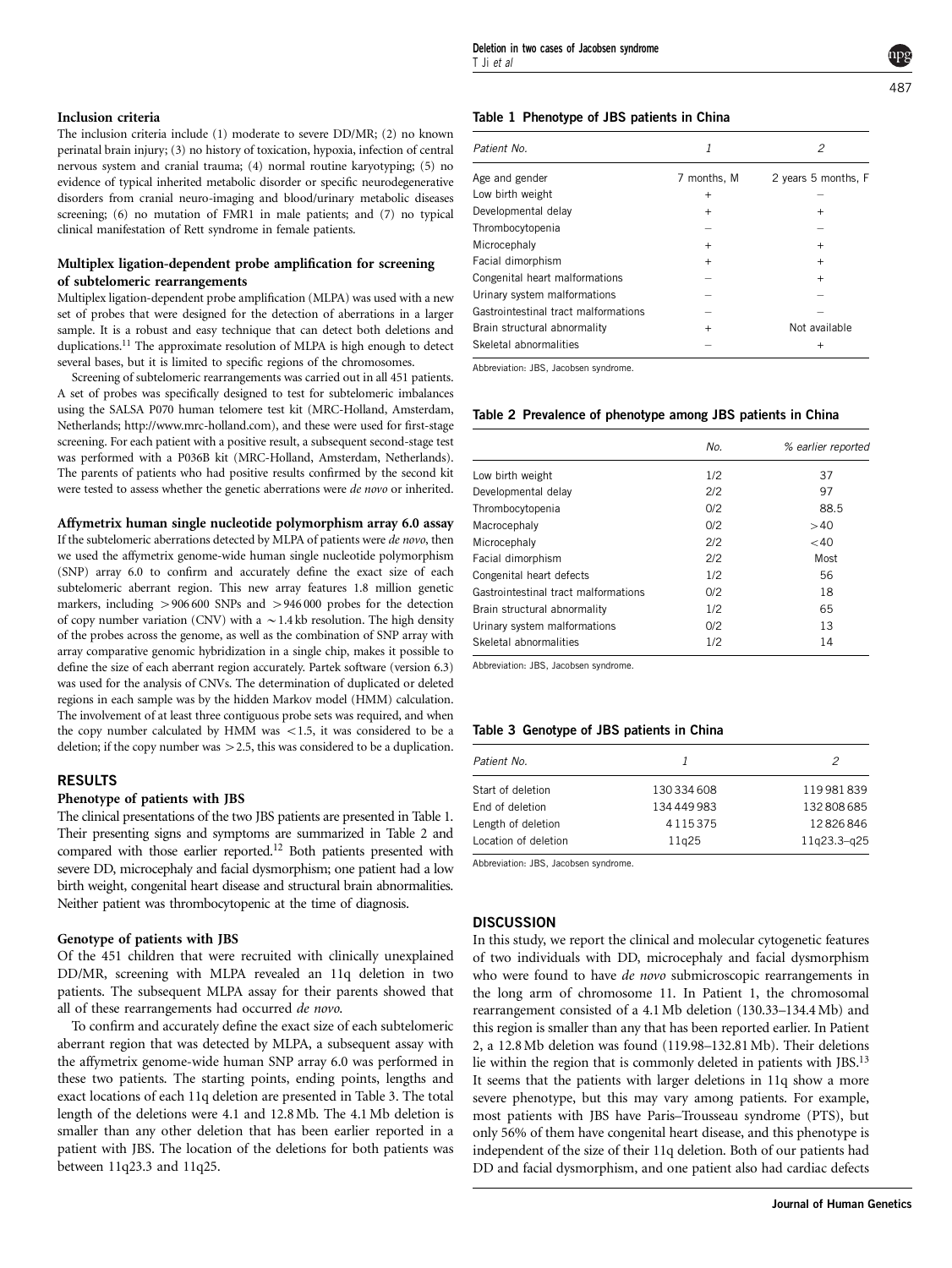and skeletal abnormalities. Neither of our patients exhibited thrombocytopenia or pancytopenia at the time of diagnosis, although this is an important feature of JBS. However, we neither have the record of the platelet count at birth, nor the results of platelet function studies and the analysis of peripheral blood for the presence of giant platelets until the time of this study. Both thrombocytopenia in this syndrome and PTS are characterized by thrombocytopenia at birth, which usually improves during childhood. JBS is also commonly characterized by platelet dysfunction and the presence of giant platelets in the blood, although the platelet count might be normal. Therefore, we could not completely exclude the presence of PTS in these two patients, although no clinical presentation of platelet dysfunction and thrombocytopenia was found. It would be beneficial to collect these data in future to establish whether this is a typical feature of JBS in Chinese patients.

#### Developmental delay

It was reported that psychomotor development is normal in  $\sim$  3% of JBS cases, and mild to severe MR is observed in  $\sim$ 97% of cases.<sup>[12](#page-3-0)</sup> The severity of MR is strongly linked to the size of the deletion.<sup>[3,14](#page-3-0)</sup> Coldren *et al.* reported that JBS patients with deletion sizes  $\geq 12.1$  Mb have severe cognitive impairment, whereas patients with deletion sizes  $\leq 11.8$  Mb have mild cognitive impairment. Furthermore, their study revealed that patients with deletion sizes  $\leq 11.8 \text{ Mb}$ , but  $\geq 9.1 \text{ Mb}$ , may have a selective impairment in freedom from distractability compared with the patients with smaller deletions that are  $\leqslant$ 9.1 Mb.<sup>[14](#page-3-0)</sup> Behavioral problems such as attention deficit hyperactivity disorder were reported. However, more severe psychiatric disor-ders, such as schizophrenia, were reported infrequently<sup>[15,16](#page-3-0)</sup> and seizures were rarely reported.

The location of 11q23-qter is a gene-rich region. Grossfeld et al. have defined some critical regions for 14 individual phenotypes. The smallest critical region (6.8Mb) that they found extended from D11S1351 (127.5Mb) to the telomere, and this region was associated with MR.<sup>3</sup> B3GAT1 is expressed in the brain, and this gene is located in the 11q25 at 133.77 Mb. Yamamoto et al.<sup>[17](#page-3-0)</sup> reported that when this gene was knocked out, the mice showed impaired synaptic plasticity and learning disorders. Coldren et al. have reported two critical regions containing candidate genes for global and selective deficits in neurocognitive function 'BSX for global cognitive function and Neurogranin, a gene essential for synapse plasticity and long-term potentiation, for auditory attention'.<sup>[14](#page-3-0)</sup>

Patient 1 has a 4.1 Mb deletion in 11q25, which spans a region between 130.3 and 134.5 Mb in size. Furthermore, the deleted region in this patient is smaller than any other regions reported earlier. The phenotype of this patient includes DD, microcephaly and some facial dysmorphisms. Therefore, the critical region underlying the phenotype of DD/MR in 11q terminal deletion disorder might be narrowed by the results of our study to the very distal part of the long arm of chromosome 11 to within 4.1 Mb of the telomere. Twenty-one genes reside within this deleted region, and 14 of these are expressed in the human brain. SNX19, THYN1, OPCML, NCAPD3 and NTM might be candidate genes because of their important function in the central nervous system, such as phosphoinositide binding, mitotic chromosome assembly/segregation, neurite outgrowth or apoptosis. The severe DD that was found in Patient 2, who had an interstitial deletion, was a result that was consistent with the findings of Coldren et al. [14](#page-3-0)

Alternatively, the DD/MR in one or both of these patients may be due to other genetic factors. This is suggested by the presence of microcephaly in both of these patients, which is an unusual finding in JBS.

#### Craniofacial abnormalities

Typical features of JBS include skull deformities, such as a high prominent forehead, macrocrania and trigonocephaly, and facial dysmorphisms, such as ocular hypertelorism, hypertelorism, ptosis, down-slanting palpebral fissures, a broad nasal bridge with a short nose, thin upper lips and low-set ears. A region that influences craniofacial development was believed to be mapped distal to  $D11S1351(127.6 Mb)<sup>2</sup>$  This region contains BARX2. This gene contains four exons and three introns and encodes for a homeobox protein. Krasner et al.<sup>[18](#page-3-0)</sup> found that its murine homolog barx2 was expressed in the developmental nerves and cephalofacial structures. This region was deleted in Patient 2 in our study, and she displays some of the facial dysmorphisms that can be seen in a significant proportion of individuals with JBS. However, this region is not in the deleted region of Patient 1, who also displays typical craniofacial abnormalities. Furthermore, Krasner et al.<sup>[18](#page-3-0)</sup> reported no mutation in the BARX2 gene in nine patients with isolated tigonocephaly. Therefore, it can be presumed that there may be other genes or regions that account for the craniofacial abnormalities in individuals with JBS. According to our results, genes or regions that map to the distal part of the long arm of chromosome 11, within 4.1 Mb of the telomere, should be considered.

#### Congenital heart malformations

Congenital heart diseases occur in 56% of patients with JBS. Many kinds of serious cardiac abnormalities are observed in these individuals. The most common heart defects are ventricular septal defects and left heart obstructive malformations. Critical genes or regions that influence cardiac development are believed to map to a locus that is distal to D11S707  $(125.8 \text{ Mb})$ .<sup>[3](#page-3-0)</sup> In our study, the deletion of 11q in Patient 1 only consisted of a 4.1 Mb region (from 130.3 to 134.4 Mb) and he had no congenital heart malformations. Moreover, the deletion in Patient 2, who had a ventricular septum defect, spanned the entire critical region that was mentioned above. These results are consistent with earlier reports. Deletion of ETS-1 in mice, one gene in this region, has recently been shown to cause ventricular septal defects.<sup>[19](#page-3-0)</sup>

#### Conclusions

The characteristics of two patients with JBS from China appear to be consistent with those reported earlier. Genotype–phenotype analysis in two individuals with submicroscopic 11q23.3–25 rearrangements facilitated the refinement of the JBS critical region or genes. We suggest that the critical region underlying DD/MR might be in the distal 11q within 4.1 Mb of the telomere, and, therefore, SNX19, THYN1, OPCML, NCAPD3 and NTM might be the candidate genes. One of the critical regions for craniofacial abnormalities may be within 130.3–134.4 Mb. Genotype–phenotype analysis is notable for the variable penetrance of specific phenotypes despite the deletion of proposed critical regions. We also realize that some smaller CNVs may not have been detected by our assay, and these might contribute to the phenotype of JBS in some way. It is hoped that additional cases of JBS can be studied in the future and more finely analyzed in the future, so that a more accurate relationship between phenotype and genotype in Chinese patients with JBS may be defined.

#### ACKNOWLEDGEMENTS

We thank the patients and their families involved in this study for their cooperation. This work was funded by the National Key Research Project-973 of China (2007CB5119004), and Beijing Municipal Natural Science Key Project (7081004).